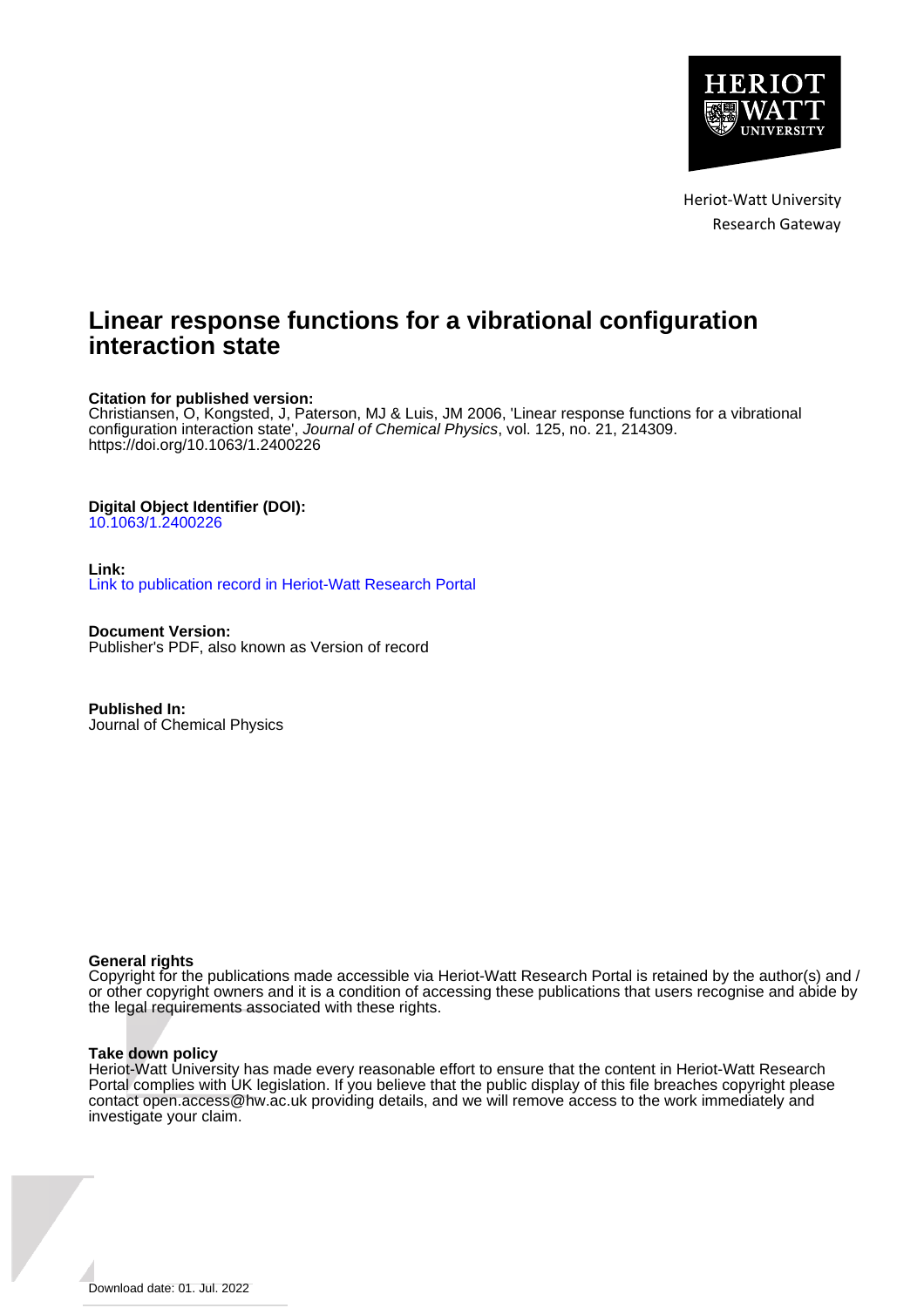## **[Linear response functions for a vibrational configuration interaction state](http://dx.doi.org/10.1063/1.2400226)**

Ove Christiansen<sup>a)</sup> and Jacob Kongsted

*Department of Chemistry, University of Århus, DK-8000 Århus C, Denmark*

Martin J. Paterson

*School of Engineering and Physical Sciences, Heriot-Watt University, Edinburgh EH14 4AS, Scotland*

Josep M. Luis *Institute of Computational Chemistry, University of Girona, 17071 Girona, Spain and Department of Chemistry, University of Girona, 17071 Girona, Spain*

Received 19 September 2006; accepted 26 October 2006; published online 6 December 2006-

Linear response functions are implemented for a vibrational configuration interaction state allowing accurate analytical calculations of pure vibrational contributions to dynamical polarizabilities. Sample calculations are presented for the pure vibrational contributions to the polarizabilities of water and formaldehyde. We discuss the convergence of the results with respect to various details of the vibrational wave function description as well as the potential and property surfaces. We also analyze the frequency dependence of the linear response function and the effect of accounting phenomenologically for the finite lifetime of the excited vibrational states. Finally, we compare the analytical response approach to a sum-over-states approach. © *2006 American Institute of Physics*. [DOI: [10.1063/1.2400226](http://dx.doi.org/10.1063/1.2400226)]

## **I. INTRODUCTION**

The computation of accurate vibrational wave functions continues to attract much interest $1^{-7}$  $1^{-7}$  $1^{-7}$  especially since it is now possible to obtain very accurate anharmonic potentials from high-level electronic structure computations. We are now in a position where we are able to compare directly the theoretical predictions of vibrational excitation energies and the vibrational contribution to molecular properties with experiment. Of particular relevance to these two issues we have recently developed a response theory for vibrational wave functions.<sup>8</sup> The formal (second-quantized)<sup>[6](#page-12-3)</sup> equations of this vibrational response theory closely mirror those of electronic response theory. $9-12$  The response machinery can be applied to any explicit vibrational wave function, and we have previously shown this for vibrational self-consistent-field (VSCF) wave functions. $8$  In this paper we extend this into the correlated vibrational realm with the computation of linear response functions for vibrational configuration interaction (VCI) wave functions.

Response theory provides an attractive route to the computation of frequency-dependent molecular properties. Such molecular properties may have contributions from both electronic and vibrational degrees of freedom. These contributions can be separated by invoking the Born-Oppenheimer approximation and an additional approximation based on the large difference in typical size between electronic and vibrational energies (for a nonrotating and nontranslating molecule). Such separations have a long history and have seen widespread use. $13-16$  $13-16$  The result can be denoted as the clamped nuclei approximation and the response to the external fields is treated sequentially rather than simultaneously

with respect to electronic and vibrational contributions. In this way the polarizability can be separated into an electronic contribution averaged over vibrational motion and a pure vibrational contribution. In this regard vibrational response theory provides us with a means to compute the so-called pure vibrational (PV) contributions, which involve the electronic response functions as operators in the vibrational space. Technically this means that in addition to multidimensional electronic potential energy surfaces, we also require multidimensional electronic property surfaces. Thus, the computation of vibrational response functions becomes a formidable task.

Some applications usually ignore the pure vibrational contribution, for example Raman scattering at optical frequencies, based on the assumption that the PV contribution is neglible at optical frequencies. However, the PV contribution may be important for static properties, and may also be significant for an accurate description of frequency-dependent processes, e.g., the hyperpolarizabilities. Indeed, a number of research groups have recently focused on the evaluation of vibrational (hyper)polarizabilities.<sup>17-[24](#page-12-9)</sup>

Pure vibrational contributions to molecular properties have most often been calculated building on a harmonic oscillator description. Among the most popular approaches for going beyond the harmonic approximation is the use of a perturbation theoretical treatment of anharmonicity. For example, the approaches developed by Bishop and Kirtman for polarizabilities and hyperpolarizabilities are now in wide-spread use.<sup>15[,16,](#page-12-7)[25](#page-12-11)</sup> An alternative procedure based on field induced nuclear relaxation geometry optimizations can be used to calculate static or infinite frequency vibrational (hyper)polarizabilities.  $26-29$  Variational methods have been more limited in use, and primarily restricted to calculation of zero-point vibrational averages, see for example Ref. [30](#page-12-14) and

<span id="page-1-0"></span>Electronic mail: ove@chem.au.dk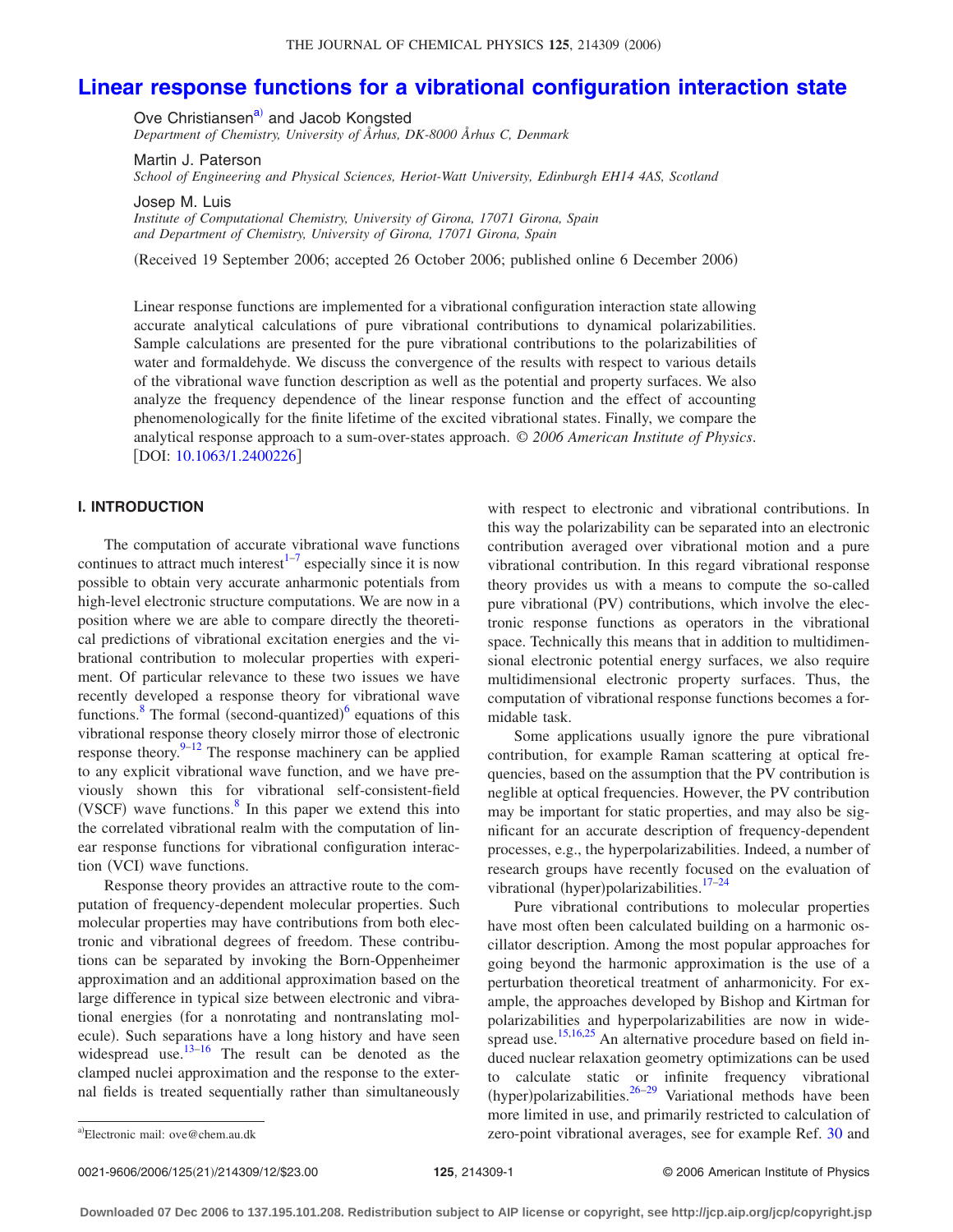references therein. Finite field variational approaches have also been suggested and applied to the calculation of total static (hyper)polarizabilities.<sup>31</sup>

In this paper we implement analytical response theoretical methods for vibrational configuration interaction (VCI) methods. VCI has a long history and has been applied in many studies of vibrational energies, in particular, see Refs. [32](#page-12-16)[–36](#page-12-17) and references therein.

In Sec. II we describe the background theory before we in Sec. III describe the particular details of our implementation. Computational details are described in Sec. IV. We present sample calculations for water and formaldehyde in Sec. V, and finally we conclude with a summary and outlook in Sec. VI.

#### **II. THEORY**

#### **A. General aspects**

In this section we shall first summarize some general aspects of response theory to define our notation and relevant quantities. More detailed accounts of our response formalism are provided in Ref. [11](#page-12-18) concerning general parametrizations in an electronic structure theory context and in Ref. [8](#page-12-2) for vibrational response functions.

Consider an isolated molecular system described by a time-dependent Hamiltonian *H*

$$
H = H_o + V^t. \tag{1}
$$

 $H_o$  is the unperturbed Hamiltonian and  $V^t$  is a timedependent perturbation operator of the form

$$
V' = \sum_{y} \epsilon_{y}(\omega_{y}) Y \exp(-i\omega_{y}t), \qquad (2)
$$

where  $\omega_y$  is a frequency, *Y* is a perturbation operator (e.g., a component of the electric dipole operator), and  $\epsilon_y$  is a strength parameter at our disposal. The time evolution of the system is governed by the time dependent Schrödinger equation

$$
H|\bar{\Psi}_o(t)\rangle = i\frac{\partial}{\partial t}|\bar{\Psi}_o(t)\rangle.
$$
 (3)

The time-dependent expectation value  $\langle \bar{\Psi}_o(t) | X | \bar{\Psi}_o(t) \rangle$  of a Hermitian operator *X* can be expanded in orders of the perturbation *V<sup>t</sup>* ,

<span id="page-2-0"></span>
$$
\langle \bar{\Psi}_o(t) | X | \bar{\Psi}_o(t) \rangle = \langle \Psi_o | X | \Psi_o \rangle + \sum_{y} \epsilon_y(\omega_y) \langle \langle X, Y \rangle \rangle_{\omega_y} \exp(-i\omega_y t) + \cdots.
$$
\n(4)

Here,  $\langle \Psi_o | X | \Psi_o \rangle$  is the expectation value (e.g., a component

of the dipole moment) in the absence of  $V^t$  where the unperturbed wave function is denoted as  $|\Psi_{o}\rangle$ . The expansion coefficient  $\langle \langle X, Y \rangle \rangle_{\omega_y}$  is the linear response function controlling the linear response of the expectation value  $\langle \bar{\Psi}_o | X | \bar{\Psi}_o \rangle$  to the perturbation *Y* with associated frequency  $\omega_y$ . In higher orders in the field strength nonlinear response functions enter the expansion in Eq.  $(4)$  $(4)$  $(4)$ .

The linear and nonlinear response functions can be used for the calculation of a vast number of molecular properties. The ground-state frequency-dependent polarizability can be obtained from the negative of the linear response function by substituting components of the dipole moment operator  $(\mu_i)$ for *X* and *Y*  $(\alpha_{ij}(\omega) = -\langle\langle \mu_i, \mu_j \rangle\rangle_{\omega})$ . For exact states, the linear response function for a reference state  $|\Psi_{o}\rangle$  can be written in terms of the unperturbed eigenstates  $\{|\Psi_o\rangle, |\Psi_k\rangle\}$  of  $H_o$  as

<span id="page-2-1"></span>
$$
\langle \langle X, Y \rangle \rangle_{\omega_y} = P^{XY} \sum_{k} \frac{\langle \Psi_o | X | \Psi_k \rangle \langle \Psi_k | Y | \Psi_o \rangle}{\omega_y - \omega_k}.
$$
 (5)

The operator  $P^{XY}$  generates the two permutations of the operators and related frequencies  $(X, \omega_x)$ ,  $(Y, \omega_y)$  where  $\omega_x =$  $-\omega_y$ . In Eq. ([5](#page-2-1))  $\omega_k = E_k - E_o$ , where  $E_o$  is the reference state energy and  $E_k$  is the eigenenergy of state  $\Psi_k$ . The linear response function has poles at  $\omega_y = \pm \omega_f$ , where  $\omega_f$  is the energy for the transition from the reference state to the *f*th state [one specific state in the sum of Eq.  $(5)$  $(5)$  $(5)$ ]. The residues of the linear response functions can be used to obtain probabilities for transitions between the reference state and the other eigenstates. Transition properties between two states different from the reference state require the consideration of the second residue of the quadratic response function, while twophoton absorption can be described through the first residue of this response function.

## **B. Separation of electronic and vibrational motions in response functions**

We now consider the case where the state space considered is the space for both electronic and vibrational nuclear motions. Following the Born-Oppenheimer approximation the wave function is written as a product of an electronic wave function denoted by large letter bra-kets  $|K\rangle$  and an accompanying vibrational wave function denoted  $|k_{K}\rangle$ . The electronic wave function and energies depend on the nuclear coordinates creating a dependency of electronic energies and properties on the coordinates for the internal motion. We shall in this paper not consider rotational motion explicitly.

Denoting the energy difference between the  $(K, k_K)$  state and the  $(O, o<sub>O</sub>)$  state by  $\omega_{k_K}$  and the pure electronic energy difference as  $\omega_K$  we obtain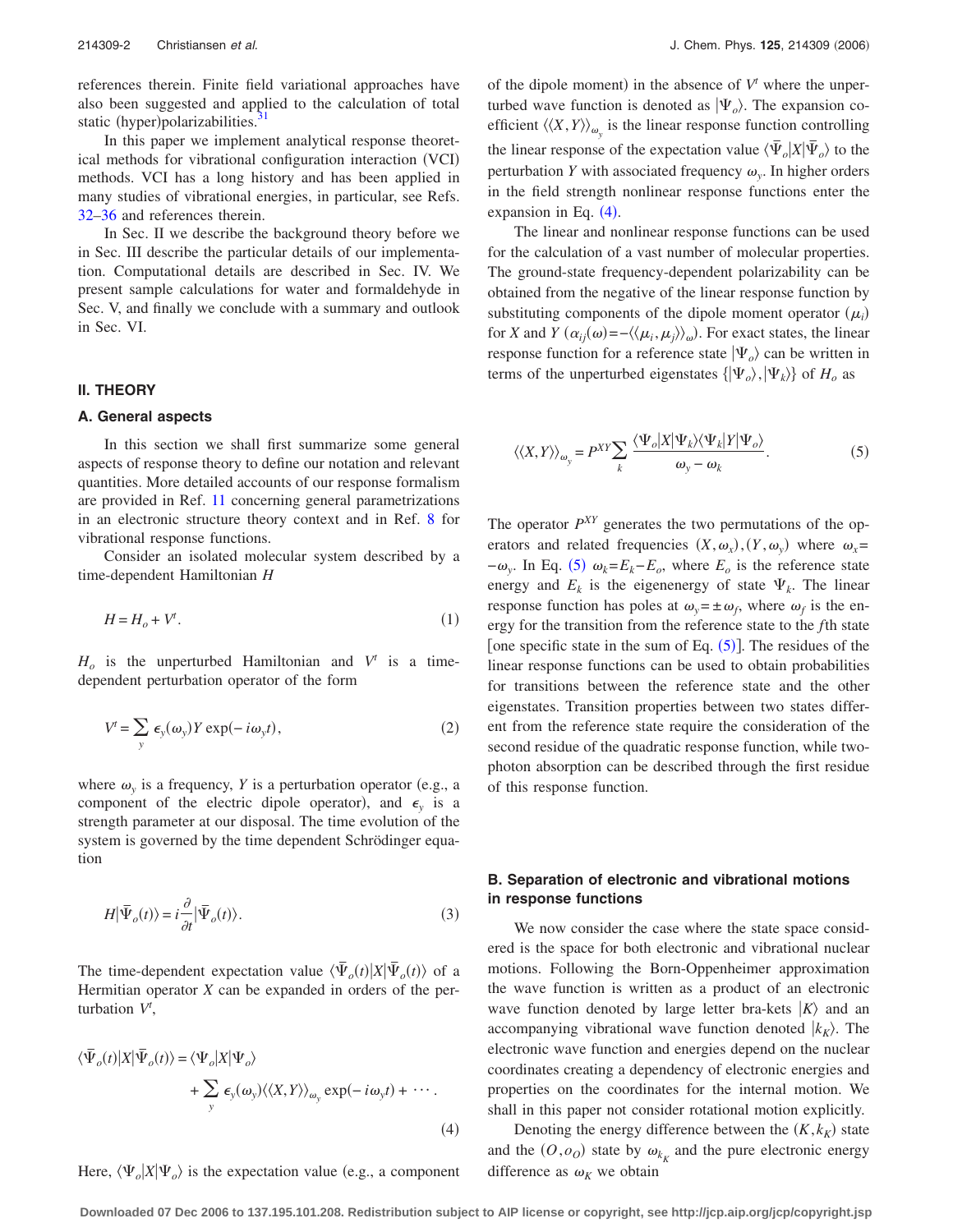<span id="page-3-0"></span>
$$
\langle\langle X,Y\rangle\rangle_{\omega_{y}} = P^{XY} \left\{ \sum_{K,k_{K} \neq 0,o_{0}} \frac{\langle o_{0}|\langle O|X|K\rangle|k_{K}\rangle\langle k_{K}|\langle K|Y|O\rangle|o_{0}\rangle}{\omega_{y} - \omega_{k_{K}}} \right\} = P^{XY} \left\{ \sum_{k_{0} \neq o_{0}} \frac{\langle o_{0}|\langle O|X|O\rangle|k_{0}\rangle\langle k_{0}|\langle O|Y|O\rangle|o_{0}\rangle}{\omega_{y} - \omega_{k_{0}}} + \left\langle o_{0} \left| \sum_{K \neq 0} \frac{\langle O|X|K\rangle\langle K|Y|O\rangle}{\omega_{y} - \omega_{K}} \right| o_{0}\right\rangle \right\} = \langle\langle\langle O|X|O\rangle, \langle O|Y|O\rangle\rangle\rangle_{\omega_{y}}^{v} + \langle o_{0}|\langle\langle X,Y\rangle\rangle_{\omega_{y}}^{e}|o_{0}\rangle = \langle\langle X,Y\rangle\rangle_{\omega_{y}}^{v} + \langle\langle X,Y\rangle\rangle_{\omega_{y}}^{e+va}.
$$
 (6)

This is a standard derivation found in many works and textbooks.<sup>13[–15,](#page-12-10)[37](#page-12-19)</sup> In Eq. ([6](#page-3-0)) it is assumed that the vibrational energy differences are small compared to the electronic energy differences. This allows the use of closure over the vibrational states in the excited electronic state *K*. With the above assumptions the linear response function becomes a sum of two terms. The first term is a "pure vibrational" contribution, depending only on the vibrational states of the ground electronic state. The operators in the vibrational space are the electronic expectation values  $\langle O|X|O\rangle$  and  $\langle O|Y|O\rangle$  that are functions of the nuclear coordinates. The second term is the vibrational average value of the electronic property over the vibrational wave function of the ground electronic state.

In a recent paper we have described how to calculate vibrational average properties using VCI wave functions, including the construction of the relevant operators. $30 \text{ In the}$ following we now describe how to calculate the pure vibrational part.

## **C. Response functions for vibrational configuration interaction wave functions**

To describe anharmonic vibrational wave functions we use in this paper vibrational configuration interaction (VCI) based on a VSCF reference state. Thus we consider a system with  $M$  degrees of freedom, denoted modes (i.e.,  $3N-6$  or 3*N*-5 for linear molecules, where *N* is the number of atoms of the molecules). For each mode we have a set of one-mode functions denoted modals. $34$  The VSCF reference state is based on a direct product ansatz for the wave function in terms of one modal for each mode. Applying the variational principle to the VSCF ansatz provides working equations for obtaining the optimal one-mode functions. The VSCF accounts for anharmonicities between different modes in an average sense similar in spirit to the mean-field description of electronic interactions in self-consistent-field electronic wave function theory.

To provide a more accurate treatment of anharmonicity including vibrational dynamical correlation we employ a VCI approach. The correlations between the different modes beyond an average field description ignored in VSCF are included by taking into account in VCI excitation from occupied VSCF modals into "virtual" modals—unoccupied levels in the VSCF.

The full space of the VSCF state and its orthogonal complement of *M*-mode states may be written as  $\{|\Phi\rangle, |\Phi_k\rangle\}$ where  $|\Phi_k\rangle$  denotes *M*-mode states obtained from the VSCF reference state by exciting from occupied to unoccupied modals. The VCI wave function can be written as a linear expansion in this space

<span id="page-3-1"></span>
$$
|\Psi\rangle = C|\Phi\rangle + \sum_{k} C_{k}|\Phi_{k}\rangle.
$$
 (7)

Standard normalization to unit norm requires  $1 = |C|^2$  $+\Sigma_k |C_k|^2$ . Including the full sum over all excitations the full VCI (FVCI) wave function is recovered. Computationally cheaper VCI treatments include only a part of the full excitation space, for example, restricting the VCI expansion to excitations less or equal than a certain maximum excitation level *n*, and such VCI wave functions are denoted VCI[3]. The *C* parameters can be determined from the Schrödinger equation by projection or by variational criteria giving standard configuration interaction eigenvalue equations.

For the sake of deriving response functions in a manner coherent with the previous work on derivation of response functions for vibrational wave functions we write the VCI wave function in an exponential time-dependent parametrization as

$$
|\overline{\Psi}(t)\rangle = \exp(-iP(t))\exp(\Lambda(t))|\Psi\rangle, \tag{8}
$$

where  $|\Psi\rangle$  is a VCI reference state, and the general phase  $P(t)$  is a real function of time. The  $\Lambda$  operator carries out the transformation and is given as

$$
\Lambda(t) = \sum_{j} (\lambda_j(t)Q_j^{\dagger} - \lambda_j^*(t)Q_j)
$$
\n(9)

in terms of time-dependent parameters  $\lambda(t)$  and the VCI state-transfer operators

$$
Q_j^{\dagger} = |\Psi_j\rangle\langle\Psi|,\tag{10}
$$

$$
Q_j = |\Psi\rangle\langle\Psi_j|.\tag{11}
$$

Here the set of states  $|\Psi_i\rangle$  is an orthogonal complement to the reference VCI state  $|\Psi\rangle$ . Note that in this parametrization the VSCF modals of the VCI reference state modals are not allowed to relax to the perturbation. The pros and cons of such unrelaxed response approaches are discussed in Ref. [11.](#page-12-18)

With this form for the wave function the derivation of vibrational response functions falls under the general derivations in Ref. [8.](#page-12-2) We report here the general expressions obtained and equations specialized for VCI using the VCI statetransfer operators above.

The linear response function is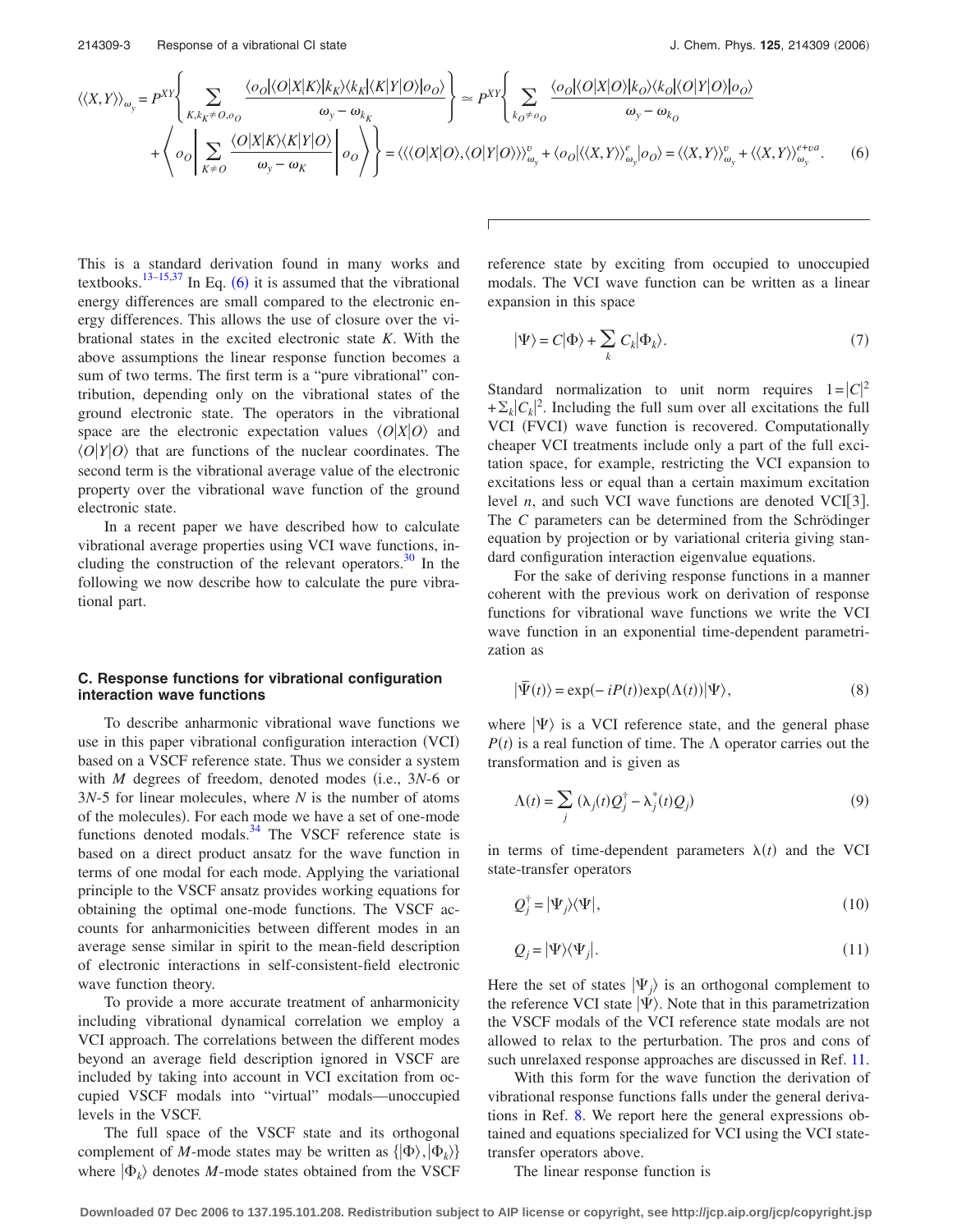with the accompanying first order response equation

$$
\{\mathbf{E}^{[2]} - \omega_{y} \mathbf{S}^{[2]}\} \mathbf{\lambda}^{Y}(\omega_{y}) = \mathbf{g}^{Y}.
$$
\n(13)

The  $\mathbf{E}^{[2]}$  and  $\mathbf{S}^{[2]}$  matrices can be written as

$$
\mathbf{E}^{[2]} = \begin{bmatrix} \mathbf{A} & \mathbf{B} \\ \mathbf{B}^* & \mathbf{A}^* \end{bmatrix} = \begin{bmatrix} \mathbf{A} & \mathbf{0} \\ \mathbf{0} & \mathbf{A} \end{bmatrix},
$$
(14)

$$
\mathbf{S}^{[2]} = \begin{bmatrix} \Sigma & \Delta \\ -\Delta^* & -\Sigma^* \end{bmatrix} = \begin{bmatrix} 1 & 0 \\ 0 & -1 \end{bmatrix},
$$
(15)

where  $A_{ij} = E_{-ij}^{[2]}$ ,  $B_{ij} = E_{-i-j}^{[2]}$ ,  $\Sigma_{ij} = S_{-ij}^{[2]}$ , and  $\Delta_{ij} = S_{-i-j}^{[2]}$  with the special ordering that has become standard.<sup>10,[11,](#page-12-18)[38](#page-12-22)</sup> The right index *j* is ordered with excitation before deexcitation,  $(j>0$  before  $j<0$ ) and the left index *i* is ordered with deexcitation before excitation  $(i < 0$  before  $i > 0$ ). The first part of the above equations are the general equations for an exponentially parametrized state, and the last equality holds for a VCI state (assumed to be real). For VCI the excitation and deexcitation spaces decouple, since the  $\Delta$  and *B* matrices become identically zero. In addition, the equations are simplified by the  $\Sigma$  matrix becoming unity. The only nontrivial matrix elements required in VCI linear response are therefore

<span id="page-4-0"></span>
$$
A_{ij} = \langle \Psi | [Q_i, [H_o, Q_j^{\dagger}]] | \Psi \rangle = \langle \Psi_i | H_o | \Psi_j \rangle - \delta_{ij} \langle \Psi | H_o | \Psi \rangle, \tag{16}
$$

$$
\boldsymbol{\eta}^{Y} = \begin{pmatrix} \eta_{i}^{Y} \\ \eta_{-i}^{Y} \end{pmatrix} = \begin{pmatrix} \langle \Psi | [Y, Q_{i}^{\dagger}] | \Psi \rangle \\ \langle \Psi | [Y, Q_{i}] | \Psi \rangle \end{pmatrix} = \begin{pmatrix} \langle \Psi | Y | \Psi_{i} \rangle \\ - \langle \Psi_{i} | Y | \Psi \rangle \end{pmatrix}, \quad (17)
$$

$$
\mathbf{g}^{Y} = \begin{pmatrix} \eta_{-i}^{Y} \\ \eta_{i}^{Y} \end{pmatrix} = \begin{pmatrix} \langle \Psi | [Y, Q_{i}] | \Psi \rangle \\ \langle \Psi | [Y, Q_{i}^{\dagger}] | \Psi \rangle \end{pmatrix} = \begin{pmatrix} -\langle \Psi_{i} | Y | \Psi \rangle \\ \langle \Psi | Y | \Psi_{i} \rangle \end{pmatrix}.
$$
 (18)

The position of the poles of the VCI linear response function determines the VCI response excitation energies, which in turn are obtained from the generalized eigenvalue equation

$$
\mathbf{E}^{[2]}\mathbf{U} = \mathbf{S}^{[2]}\mathbf{U}\Omega.
$$
 (19)

Here  $\Omega$  is a diagonal matrix with the excitation energies on the diagonal,  $\Omega_{ii} = \omega_i$ ,  $\Omega_{-i-i} = -\omega_i$ . For a particular final state *f* the transition moments are found from the residues of the response functions as

$$
T_{fo}^Y = \sum_{\pm i} U_i^f \eta_i^Y. \tag{20}
$$

Since the excitation and deexcitation spaces decouple for VCI the linear response equations can be limited to solving only in the excitation space. Thus, the linear equations to be solved can be limited to the following equations in half dimension:

<span id="page-4-1"></span>
$$
\sum_{j>0} \{A_{ij} - \omega_y \delta_{ij}\} \lambda_j^Y(\omega_y) = \eta_{-i}^Y,
$$
\n(21)

for  $\pm \omega_y$ . Here also *i* > 0. The response eigenvalue equations become similarly a matter of finding the eigenvalues of the *A* matrix

$$
AU = U\Omega, \qquad (22)
$$

<span id="page-4-2"></span>where **U** and  $\Omega$  are now only in the half dimension of the previous response equations. Note that this dimensionality corresponds to the number of free parameters of a normal VCI wave function optimization for a real state.

For VCI we see from Eq. ([16](#page-4-0)) that diagonalizing the VCI *A* matrix is equivalent to the standard approach of finding excited states by diagonalizing the VCI Hamiltonian matrix. In this context we shall, however, implement the VCI response variant as described in the next section.

#### **III. IMPLEMENTATION**

Our implementation is based on the direct VCI implementation described in Ref. [7.](#page-12-1) The concept of direct CI, which is in widespread use in electronic structure theory,  $39,40$  $39,40$ refers to the fact that the full Hamiltonian matrix is never calculated and stored explicitly. Instead the VCI eigenvalue equations are solved iteratively performing linear transformations with trial vectors using a Davidson update $41$  for generating new trial vectors. The linear equation systems can be solved using similar direct techniques. This means that we use such iterative methods for solving Eqs.  $(21)$  $(21)$  $(21)$  and  $(22)$  $(22)$  $(22)$ . For calculating the required vectors and matrix transformations we have at our disposal routines for calculating vectors of the following type:

$$
\sigma_k = \sum_l \langle \Phi_k | H_o | \Phi_l \rangle C_l. \tag{23}
$$

This scheme is general such that other operators than the Hamiltonian can be introduced in the transformation if they are of the same form.

We have implemented Hamiltonians and other operators of the "sum-over-products" form

$$
H_o = \sum_{t=1}^{N_t} c_t \prod_{m=1}^{M} h_t^m,
$$
\n(24)

where  $N^t$  denotes the number of terms and  $h_t^m$  denotes the one-mode operator working in space of mode *m* relevant for the term *t*. Polynomial expansions of the potential operator in normal coordinates are a special case of these formulas. Equivalent formulas can also be used to express the electronic expectation values of operators (e.g., electric dipole operators) in normal modes. The calculation of the operators is not the topic of this paper, but it should be clear that efficient interfacing of the presented theory to modern electronic structure programs is possible. For example, we have recently reported an automized calculation of potential and other operators in this form through the numerical calculation of geometrical derivatives of the electronic energies and electronic properties.<sup>30</sup> Both potentials and property operators are read from files and can therefore be provided by other means. Further details of the operator handling are described in other papers. $7,42$  $7,42$ 

It should be noted that the above discussed direct methods refer to constructing the transformation in the basis of the VSCF reference ket and states defined by excitation out of this state. We denote this as the primitive basis. However,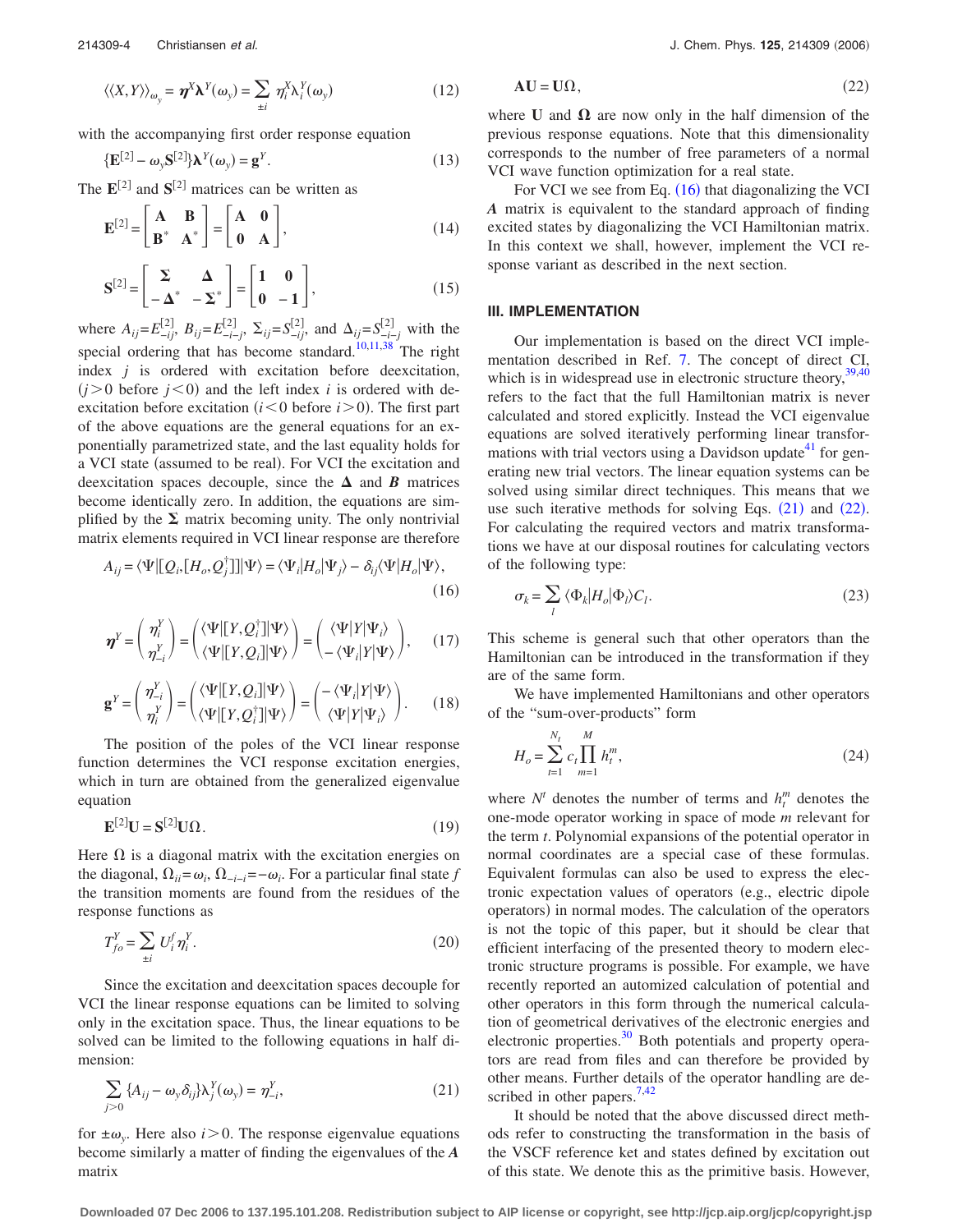the VCI response theory expressions of the previous section refer to the VCI reference state and the orthogonal complement to the VCI state. We choose to call this the orthogonal complement basis. We now describe how we can obtain vectors and transformations in the orthogonal complement from similar vectors and transformations in the primitive basis.

Assuming the VCI reference state is written as in Eq.  $(7)$  $(7)$  $(7)$ with real positive coefficients for the VSCF reference state—a more general phase can be handled by the phase factor prefactor) the orthogonal complement space can be constructed using  $9,40$  $9,40$ 

$$
|\Psi_k\rangle = |\Phi_k\rangle - \frac{C_k^*}{1+C} (|\Phi\rangle + |\Psi\rangle), \qquad (25)
$$

as can easily be checked. The orthogonal complement states are normalized and orthogonal to both the reference VCI state,  $|\Psi\rangle$ , and to each other. The states  $|\Phi_k\rangle$  are the states obtained by the primitive modal excitations out of the VSCF state.

Vectors in the orthogonal complement basis can be transformed to the primitive basis, and the relevant matrix elements and transformations carried out before transforming the resulting vector from the primitive basis back to the orthogonal complement basis. Thus, an arbitrary state can be written in either basis

$$
|b\rangle = b_o^{\text{oc}} |\Psi\rangle + \sum_k b_k^{\text{oc}} |\Psi_k\rangle = b_o^{\text{prim}} |\Phi\rangle + \sum_k b_k^{\text{prim}} |\Phi_k\rangle \quad (26)
$$

and the coefficients of the two bases are related through

$$
\mathbf{b}^{\text{prim}} = \begin{pmatrix} b_o^{\text{prim}} \\ b_k^{\text{prim}} \end{pmatrix}
$$
  
= 
$$
\begin{pmatrix} b_o^{\text{oc}}C - \sum_{k>0} C_k^* b_k^{\text{oc}} \\ b_o^{\text{oc}}C_k + b_k^{\text{oc}} - \left[ \sum_{l>0} C_l^* b_l^{\text{oc}} / (1+C) \right] C_k \end{pmatrix},
$$
(27)

$$
\mathbf{b}^{\text{oc}} = \begin{pmatrix} b_0^{\text{oc}} \\ b_k^{\text{oc}} \end{pmatrix}
$$
  
= 
$$
\begin{pmatrix} Cb_0^{\text{prim}} + \sum_{k>0} C_k^* b_k^{\text{prim}} \\ b_k^{\text{prim}} - C_k b_0^{\text{prim}} - \left[ \sum_{l>0} C_l^* b_l^{\text{prim}} / (1+C) \right] C_k \end{pmatrix}.
$$
 (28)

In this way vectors can be transformed back and forth from the primitive basis to the orthogonal complement basis (in our case  $b_0^{\text{oc}}=0$ ) with comparatively low cost involving essentially only a few vector dot products and scalar times vector operations.

The above formalism is implemented in the MIDASCPP program.<sup>[43](#page-12-27)</sup> Also a sum-over-states (SOS) approach is implemented where the VCI linear response (LR) excitation energies and transition properties are calculated and the results are summed up to provide a SOS result for the response function [direct evaluation of Eq.  $(5)$  $(5)$  $(5)$ ]. The LR and SOS results must be identical when all the states are included in the SOS formulas. While such an approach will be less efficient it may still be interesting to compare the result of SOS and analytical response approaches at different levels, and may be a useful way to introduce finite vibrational lifetimes via phenomenological damping factors.

#### **IV. COMPUTATIONAL DETAILS**

The method described in the previous sections has been applied to the calculation of pure vibrational contributions to the polarizabilities of water and formaldehyde. The isotropic frequency-dependent linear polarizability is defined by  $\bar{\alpha}$  $= \frac{1}{3}(\alpha_{xx} + \alpha_{yy} + \alpha_{zz})$ . The potential and property surfaces from CCSD/aug-cc-pVTZ or CCSD(T)/aug-cc-pVTZ calculations reported in Ref. [30](#page-12-14) are used. Reference [30](#page-12-14) also discusses the calculation of zero-point vibrational contributions to these properties.

The vibrational structure calculations have been performed using either VSCF or VCI linear response function methods. Harmonic oscillator (HO) one-mode basis sets were used where the harmonic oscillator exponents in each case were chosen in accordance with the harmonic part of the given potential. The size of the basis is characterized by the HO quantum number. From the primitive HO basis the VSCF calculation provides a set of modals to be used in the VCI calculations.

In addition to the calculations of the PV polarizability we also consider the total polarizability, i.e., the sum of the pure electronic polarizability, the zero-point vibrational average (ZPVA) correction, and the PV polarizability. The ZPVA polarizabilities have been taken from Ref. [30](#page-12-14) and are based on CCSD/d-aug-cc-pVTZ (water) and CCSD/aug-cc-pVTZ (formaldehyde) electronic response functions.

The equilibrium structures of either water or formaldehyde were placed in the *yz* plane. The *z* axis was chosen as the  $C_2$  axis and the molecules were placed with the center of mass in the origin, with the hydrogens confined to positive *z* values.

## **V. SAMPLE CALCULATIONS**

In the following we present an analysis of the linear response based pure vibrational polarizability of water and formaldehyde in terms of the size of the one-mode basis set, mode-mode correlation level, truncation of the potential and property surfaces, and frequency dependence. Following this analysis we consider the sum-over-states formulation of pure vibrational polarizabilities and compare our results with other methods of calculations.

## **A. Analyses of the linear response pure vibrational polarizabilities**

#### *1. One-mode basis analysis*

In Table [I](#page-6-0) we report the pure vibrational contribution to the static polarizability for water and formaldehyde for a number of different one-mode basis sets of different sizes at the VCI[3] level (FVCI for water). The potential and property surfaces have been obtained using CCSD/aug-cc-pVTZ. We have in all VCI calculations included all VSCF modals. For both water and formaldehyde we observe a fairly fast convergence with respect to the size of the basis set, e.g., using only six HO basis functions leads to converged results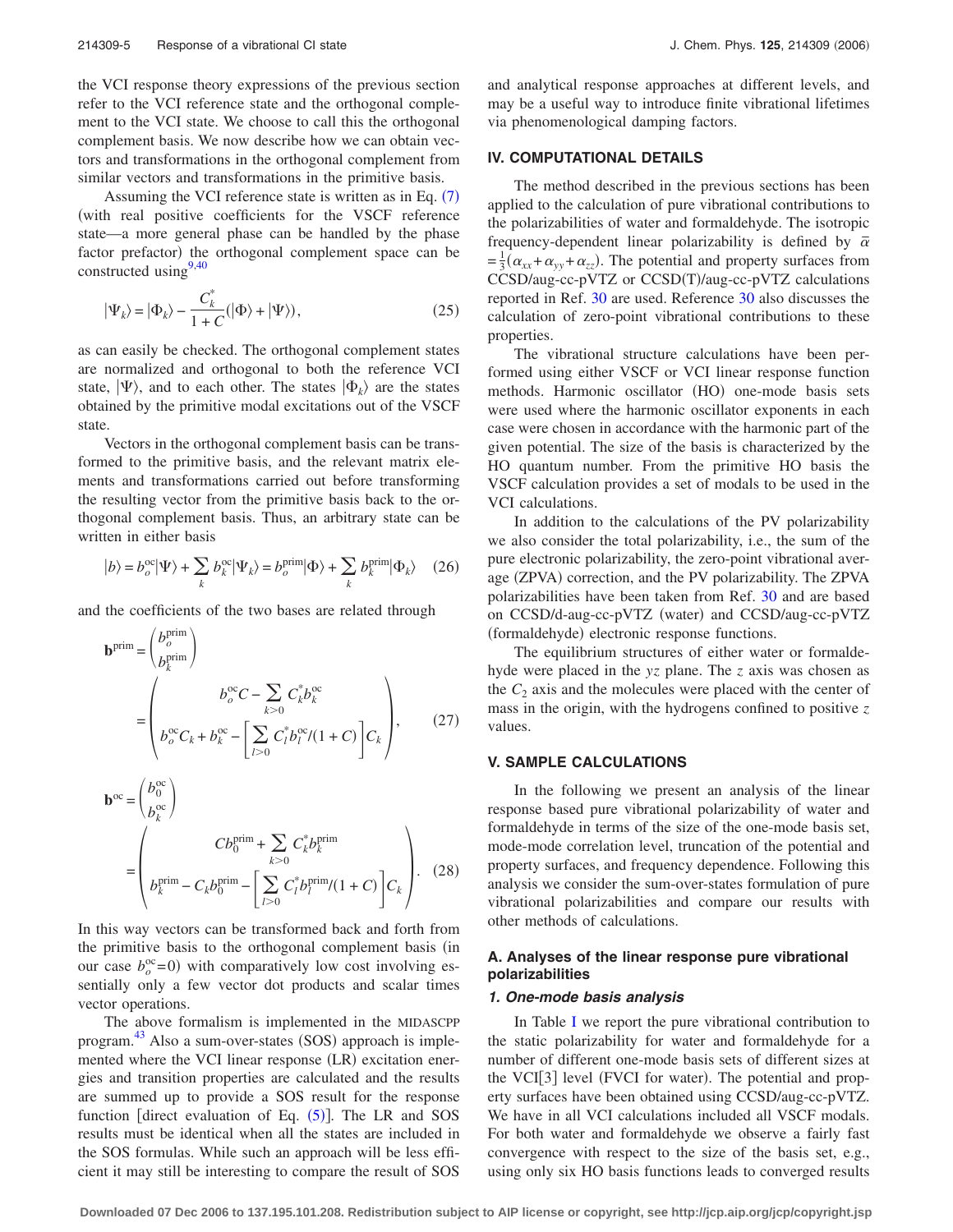<span id="page-6-0"></span>TABLE I. The static PV polarizability for water (V3M4T/P3M4T) and formaldehyde (V4M4T/P4M4T) calculated using VCI[3] and different numbers of one-mode basis functions per mode,  $N_m$ . The potential and property surfaces have been obtained using CCSD/aug-cc-pVTZ. The results are in a.u.

|                |               | Water         |                | Formaldehyde  |                   |               |                |  |
|----------------|---------------|---------------|----------------|---------------|-------------------|---------------|----------------|--|
| $N_m$          | $\alpha_{yy}$ | $\alpha_{zz}$ | $\bar{\alpha}$ | $\alpha_{xx}$ | $\alpha_{\rm vv}$ | $\alpha_{zz}$ | $\bar{\alpha}$ |  |
| $\mathfrak{2}$ | 0.1017        | 0.7460        | 0.2826         | 0.1366        | 0.4973            | 0.9623        | 0.5321         |  |
| 3              | 0.1033        | 0.7815        | 0.2949         | 0.1410        | 0.5277            | 1.0356        | 0.5681         |  |
| 4              | 0.1047        | 0.7897        | 0.2981         | 0.1419        | 0.5369            | 1.0493        | 0.5760         |  |
| 5              | 0.1047        | 0.7914        | 0.2987         | 0.1419        | 0.5377            | 1.0547        | 0.5781         |  |
| 6              | 0.1047        | 0.7917        | 0.2988         | 0.1419        | 0.5378            | 1.0553        | 0.5783         |  |
| 7              | 0.1047        | 0.7918        | 0.2988         | 0.1419        | 0.5378            | 1.0554        | 0.5784         |  |
| 8              | 0.1047        | 0.7918        | 0.2988         | 0.1419        | 0.5378            | 1.0554        | 0.5784         |  |

for the polarizabilities (with differences with respect to eight HO basis functions results smaller than 0.0002 a.u.). If not stated differently we will in the following analyses exclusively use six HO basis functions and include all VSCF modals in the VCI calculations.

#### *2. Convergence with respect to VCI excitation level*

In Table [II](#page-6-1) we report the pure vibrational contribution to the static polarizability of water and formaldehyde obtained using VSCF and VCI with maximum excitation from 1 to 6 (3 for water) using the converged one-mode basis of the previous section. The potential and property surfaces have been obtained using CCSD/aug-cc-pVTZ. While for water it is necessary to reach FVCI (i.e., VCI[3]) in order to obtain very accurate results, for formaldehyde the difference between  $VCI[3]$  and  $FVCI$  (i.e.,  $VCI[6]$ ) is smaller than 0.0005 a.u. for all components. Thereby, we will in the following use the VCI[3] mode-mode correlation level.

#### *3. Convergence with respect to details of the potential and property surface*

In Table [III](#page-7-0) we report the pure vibrational contribution to the static polarizability for water obtained using FVCI and six HO basis functions for different potential and property surfaces. For the details of the property and potential surfaces we use the notation introduced in Ref. [30.](#page-12-14) We first discuss the convergence of the results with respect to the property surface given by a three-mode fourth order Taylor

(V[3M4T]) expansion for the potential. Here we observe that the results obtained at the  $P[1M2T]$  level (or even at P[1M1T]) seem to be very close to the most accurate predictions (P[3M4T]). However, this is somewhat fortuitous since including higher order terms in the 1M potential surfaces affects the  $\alpha_{zz}$  component and actually leads to less accurate results than obtained by the  $P[1M1T]$  potential. Thus, for water the PV polarizability is found to be essentially converged at the  $P[2M3T]$  level. Concerning the variation in the potential we observe that almost converged results may be obtained at the  $V[2M4T]$  level. Finite field MP2/Pol FVCI calculations performed by Torrent-Sucarrat *et al.*[31](#page-12-15) showed that the inclusion of fifth and sixth order terms in the Taylor expansion for the potential  $(V[3M6T])$  causes a decrease of 2% to the total vibrational polarizability (PV+ZPVA). Thus, we expect that our error due to the exclusion of such fifth and sixth order terms has a similar effect. In summary we find that the potential/property combination  $V[2M4T]$ P[2M3T] (or P[2M4T]) gives very accurate results. However, acceptable results may be obtained using lower order property surfaces such as  $P[2M2T]$  or even  $P[1M2T]$ .

In addition to the results obtained using CCSD/aug-ccpVTZ potential and property surfaces we have also included V[3M4T]/P[3M4T] results based on CCSD(T)/aug-cc-pVTZ potential and property surfaces. We here observe that the effects of triples excitations in the electronic structure calculations are to lower the PV polarizabilities. For the isotropic polarizability this lowering amounts to  $\sim$  1.3%.

The results of the variational calculations in Table [III](#page-7-0)

<span id="page-6-1"></span>TABLE II. The static PV polarizability for water (V3M4T/P3M4T) and formaldehyde (V4M4T/P4M4T) calculated using VSCF, truncated VCI, and FVCI. The number of one-mode basis functions is six for water and formaldehyde. The potential and property surfaces have been obtained using CCSD/aug-cc-pVTZ. The results are in a.u.

|             | Water             |               |                | Formaldehyde  |                   |               |                |  |
|-------------|-------------------|---------------|----------------|---------------|-------------------|---------------|----------------|--|
|             | $\alpha_{\rm vv}$ | $\alpha_{zz}$ | $\bar{\alpha}$ | $\alpha_{xx}$ | $\alpha_{\rm vv}$ | $\alpha_{zz}$ | $\bar{\alpha}$ |  |
| <b>VSCF</b> | 0.1007            | 0.7815        | 0.2940         | 0.1371        | 0.4803            | 1.0491        | 0.5555         |  |
| VCI[1]      | 0.1007            | 0.7792        | 0.2933         | 0.1371        | 0.4791            | 1.0441        | 0.5534         |  |
| VCI[2]      | 0.1046            | 0.7821        | 0.2956         | 0.1399        | 0.5307            | 1.0457        | 0.5721         |  |
| VCI[3]      | 0.1047            | 0.7917        | 0.2988         | 0.1419        | 0.5378            | 1.0553        | 0.5783         |  |
| VCI[4]      | $\cdots$          | .             | .              | 0.1421        | 0.5382            | 1.0554        | 0.5786         |  |
| VCI[5]      | $\cdots$          | .             | $\cdots$       | 0.1422        | 0.5382            | 1.0555        | 0.5786         |  |
| VCI[6]      | $\cdots$          | .             | $\cdots$       | 0.1422        | 0.5382            | 1.0555        | 0.5786         |  |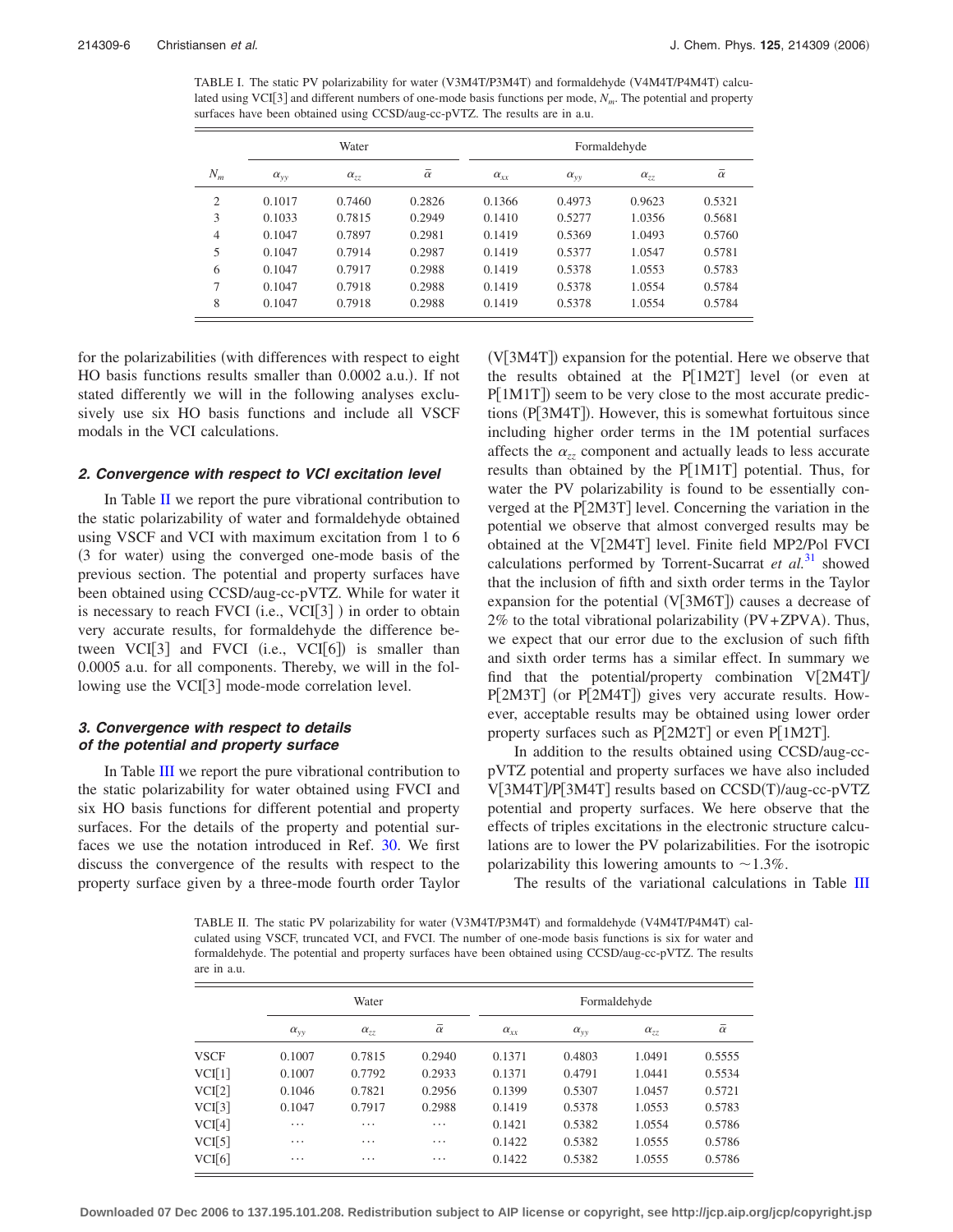<span id="page-7-0"></span>TABLE III. The static FVCI PV polarizability for water calculated using different mode combinations and truncations levels in the mechanical and electrical potentials. The number of one-mode basis functions is six. Also included are the  $\alpha^{nr}$  and  $\alpha^{nr} + \alpha^{(c-ZPVA)}$  results (see text for details). The results are in a.u.

| Model                                                   | $\alpha_{yy}$ | $\alpha_{77}$ | $\bar{\alpha}$ |
|---------------------------------------------------------|---------------|---------------|----------------|
| CCSD/aug-cc-pVTZ V3M4T/P1M1T                            | 0.109         | 0.789         | 0.299          |
| CCSD/aug-cc-pVTZ V3M4T/P1M2T                            | 0.109         | 0.792         | 0.300          |
| CCSD/aug-cc-pVTZ V3M4T/P2M2T                            | 0.104         | 0.780         | 0.295          |
| CCSD/aug-cc-pVTZ V3M4T/P1M3T                            | 0.109         | 0.804         | 0.304          |
| CCSD/aug-cc-pVTZ V3M4T/P2M3T                            | 0.105         | 0.792         | 0.299          |
| CCSD/aug-cc-pVTZ V3M4T/P3M3T                            | 0.105         | 0.792         | 0.299          |
| CCSD/aug-cc-pVTZ V3M4T/P1M4T                            | 0.109         | 0.804         | 0.304          |
| CCSD/aug-cc-pVTZ V3M4T/P2M4T                            | 0.105         | 0.792         | 0.299          |
| CCSD/aug-cc-pVTZ V3M4T/P3M4T                            | 0.105         | 0.792         | 0.299          |
| CCSD/aug-cc-pVTZ V1M4T/P3M4T                            | 0.010         | 0.749         | 0.253          |
| CCSD/aug-cc-pVTZ V2M4T/P3M4T                            | 0.104         | 0.793         | 0.299          |
| CCSD/aug-cc-pVTZ V2M4T/P2M4T                            | 0.105         | 0.793         | 0.299          |
| CCSD/aug-cc-pVTZ V2M4T/P2M3T                            | 0.105         | 0.794         | 0.300          |
| CCSD/aug-cc-pVTZ V2M4T/P2M2T                            | 0.104         | 0.782         | 0.295          |
| CCSD/aug-cc-pVTZ V2M4T/P1M2T                            | 0.109         | 0.793         | 0.301          |
| CCSD(T)/aug-cc-pVTZ V3M4T/P3M4T                         | 0.097         | 0.787         | 0.295          |
| $CCSD(T)/aug-cc-pVTZ \alpha^{nr}$                       | 0.096         | 0.721         | 0.272          |
| MP2/Pol $\alpha^{nr}$ (Ref. 31)                         |               | 0.698         |                |
| MP2/Pol $\alpha^{nr} + \alpha^{c-ZPVA(I)}$<br>(Ref. 44) | 0.094         | 0.764         | 0.286          |

may be compared to simpler approaches based on the pertur-bation theory approach of Bishop and Kirtman<sup>15[,16,](#page-12-7)[25](#page-12-11)</sup> or the alternative nuclear relaxation procedure.<sup>26[–29](#page-12-13)</sup> The simplest of these, the so-called double-harmonic (DH) approximation,<sup>25</sup> which for  $\alpha$  is equivalent to the nuclear relaxation contribution to the polarizability  $(\alpha^{nr})$ ,<sup>[28](#page-12-28)</sup> considers a harmonic potential and a linear (one-mode) property surface. Literature values for the PV polarizability of water obtained using these simpler approaches have also been included in Table [III.](#page-7-0) Here we find for  $\alpha^{nr}$  that the *yy* component compares well with the more elaborate results, whereas the *zz* component is underestimated leading to an overall underestimation of 7.8% for the isotropic polarizability. Of course, the  $\alpha^{nr}$  approximation would have a far worse performance for more anharmonic systems.<sup>31</sup> In addition to our results for  $\alpha^{nr}$  we have for comparison also included the results of  $\alpha^{nr}$  obtained by Torrent-Sucarrat *et al.*<sup>[31](#page-12-15)</sup> and the  $\alpha^{nr} + \alpha^{c-ZPVA(I)}$  results compiled from Ref. [44](#page-12-29) based on MP2/Pol electronic struc-ture calculations. As seen from Table [III,](#page-7-0) the MP2  $\alpha^{nr}$  results are in fairly good agreement with the CCSD(T) predictions favoring MP2 as a cost efficient method for the evaluation of PV polarizabilities. From the point of view of the nuclear relaxation approach,  $\alpha^{c-\text{ZPVA}(I)}$  is the first anharmonic correction to  $\alpha^{nr}$ . The results presented in Table [III](#page-7-0) show that, in complete agreement with our FVCI linear response results, when this correction is added to  $\alpha^{nr}$  the value of the *zz* component of the PV polarizability increases by about 9%. Torrent-Sucarrat *et al.*<sup>[31](#page-12-15)</sup> also found an excellent agreement between variational and perturbation theory water vibrational polarizabilities, although their results were computed using finite field nuclear relaxation techniques instead of the analytical linear response method. However, for more anhar-

<span id="page-7-1"></span>TABLE IV. The static VCI[3] PV polarizability for formaldehyde calculated using different mode combinations and truncations levels in the mechanical and electrical potentials. Also included are the corresponding  $\alpha^{nr}$  results (see text for details). The number of one-mode basis functions is six. The results are in a.u.

| Model                                   | $\alpha_{xx}$ | $\alpha_{yy}$ | $\alpha_{zz}$ | $\bar{\alpha}$ |
|-----------------------------------------|---------------|---------------|---------------|----------------|
| CCSD/aug-cc-pVTZ V4M4T/P1M1T            | 0.142         | 0.471         | 1.005         | 0.539          |
| CCSD/aug-cc-pVTZ V4M4T/P1M2T            | 0.142         | 0.471         | 1.006         | 0.540          |
| CCSD/aug-cc-pVTZ V4M4T/P2M2T            | 0.147         | 0.524         | 1.014         | 0.561          |
| CCSD/aug-cc-pVTZ V4M4T/P1M3T            | 0.140         | 0.468         | 1.017         | 0.542          |
| CCSD/aug-cc-pVTZ V4M4T/P2M3T            | 0.142         | 0.540         | 1.058         | 0.580          |
| CCSD/aug-cc-pVTZ V4M4T/P3M3T            | 0.142         | 0.540         | 1.057         | 0.580          |
| CCSD/aug-cc-pVTZ V4M4T/P1M4T            | 0.140         | 0.468         | 1.016         | 0.541          |
| CCSD/aug-cc-pVTZ V4M4T/P2M4T            | 0.142         | 0.539         | 1.055         | 0.579          |
| CCSD/aug-cc-pVTZ V4M4T/P3M4T            | 0.142         | 0.538         | 1.055         | 0.578          |
| CCSD/aug-cc-pVTZ V4M4T/P4M4T            | 0.142         | 0.538         | 1.055         | 0.578          |
| CCSD/aug-cc-pVTZ V1M4T/P4M4T            | 0.131         | 0.450         | 1.013         | 0.531          |
| CCSD/aug-cc-pVTZ V2M4T/P4M4T            | 0.142         | 0.536         | 1.062         | 0.580          |
| CCSD/aug-cc-pVTZ V3M4T/P4M4T            | 0.142         | 0.540         | 1.055         | 0.579          |
| CCSD/aug-cc-pVTZ V2M4T/P2M4T            | 0.142         | 0.537         | 1.062         | 0.580          |
| CCSD/aug-cc-pVTZ V2M4T/P2M3T            | 0.142         | 0.538         | 1.064         | 0.581          |
| CCSD/aug-cc-pVTZ V2M4T/P2M2T            | 0.147         | 0.522         | 1.046         | 0.572          |
| CCSD/aug-cc-pVTZ V2M4T/P1M2T            | 0.142         | 0.470         | 1.013         | 0.542          |
| CCSD(T)/aug-cc-pVTZ V4M4T/P4M4T         | 0.131         | 0.582         | 1.049         | 0.587          |
| $CCSD(T)/aug-cc-pVTZ \alphanr$          | 0.126         | 0.467         | 0.954         | 0.516          |
| HF/Pol $\alpha^{nr}$ (Ref. 54)          |               | .             | .             | 0.79           |
| MP2/aug-cc-pVTZ $\alpha^{nr}$ (Ref. 55) |               | .             | 0.927         | 0.493          |
| MP2/Z3PolX $\alpha^{nr}$ (Ref. 55)      | .             | .             | 0.794         | 0.471          |
|                                         |               |               |               |                |

monic systems perturbation theory based procedures diverge and only explicit variational wave function methods give reliable results for vibrational polarizabilities.

Table [IV](#page-7-1) reports similar calculations as considered above but for formaldehyde. We first discuss the convergence of the results with respect to the property surface given by a fourmode fourth order Taylor  $(V[4M4T])$  expansion for the potential. Here we observe that it is necessary to go beyond one-mode couplings for high accuracy. Also, the order of the Taylor expansion is important. At the  $P[2M3T]$  level, the results are almost converged with respect to the  $P[4M4T]$ property surface (all components within 0.003 a.u.). Concerning the variation in the potential we observe that almost converged results are obtained at the  $V[2M4T]$  level (all components within 0.007 a.u.). These observations are similar to the case of water. In addition, the combination V[2M4T]/P[2M3T] (or P[2M4T]) is seen to provide very accurate results. Acceptable results are also obtained using  $V[2M4T]$ /P $[2M2T]$  which is very attractive since the number of property calculations in this approach is reduced. Although it is necessary to investigate a far larger set of molecules to generalize these results, the  $V[2M4T]/P[2M2T]$ level allows a feasible computation of PV polarizabilities of larger molecular systems.

Finally, introducing triples excitations in the electronic structure calculations affects the PV polarizabilities, e.g., the isotropic PV polarizability is lowered  $\sim$  1.6% as compared to potentials/property surfaces calculated using CCSD. This lowering is of the same magnitude as found for water. Concerning the performance of the double-harmonic approxima-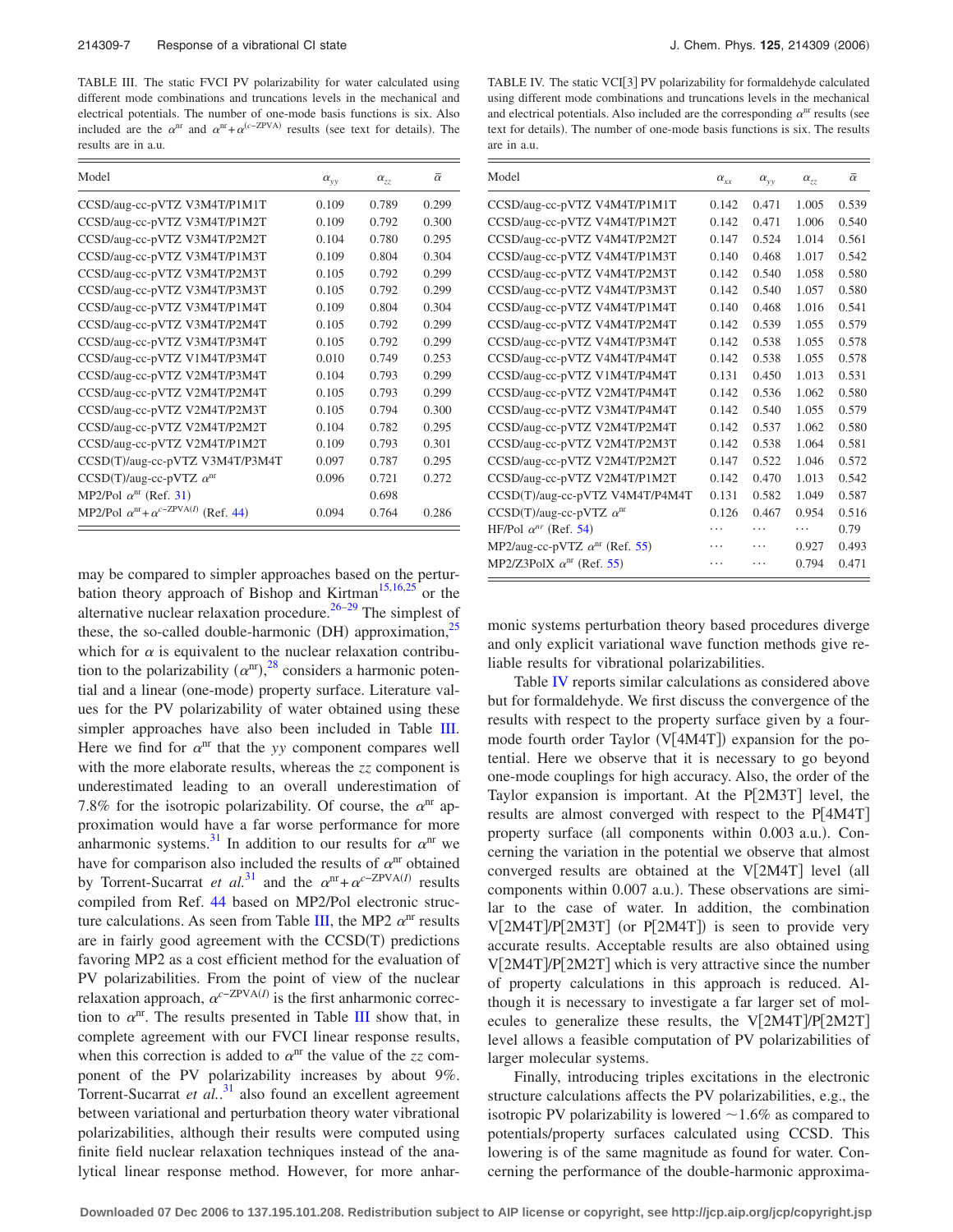<span id="page-8-0"></span>TABLE V. The frequency-dependent VCI[3] PV polarizability for water and formaldehyde calculated at selected frequencies. The number of one-mode basis functions is six and the results are based on CCSD(T)/augcc-pVTZ level potential and property surfaces at the V3M4T/P3M4T level for water and the V4M4T/P4M4T level for formaldehyde. The results are in a.u.

|              |           | $\alpha_{xx}$ |          | $\alpha_{\rm vv}$ |          | $\alpha_{zz}$ |          | $\bar{\alpha}$ |          |
|--------------|-----------|---------------|----------|-------------------|----------|---------------|----------|----------------|----------|
|              | Frequency | <b>VSCF</b>   | VCI[3]   | <b>VSCF</b>       | VCI[3]   | <b>VSCF</b>   | VCI[3]   | <b>VSCF</b>    | VCI[3]   |
| Water        | 0.0000    | 0.000         | 0.000    | 0.093             | 0.097    | 0.777         | 0.787    | 0.290          | 0.295    |
|              | 0.0010    | 0.000         | 0.000    | 0.094             | 0.097    | 0.792         | 0.803    | 0.295          | 0.300    |
|              | 0.0428    | 0.000         | 0.000    | $-0.019$          | $-0.023$ | $-0.024$      | $-0.024$ | $-0.014$       | $-0.016$ |
|              | 0.0656    | 0.000         | 0.000    | $-0.007$          | $-0.008$ | $-0.010$      | $-0.010$ | $-0.006$       | $-0.006$ |
|              | 0.0856    | 0.000         | 0.000    | $-0.004$          | $-0.005$ | $-0.006$      | $-0.006$ | $-0.003$       | $-0.003$ |
| Formaldehyde | 0.0000    | 0.126         | 0.131    | 0.519             | 0.582    | 1.043         | 1.049    | 0.563          | 0.587    |
|              | 0.0010    | 0.131         | 0.136    | 0.528             | 0.591    | 1.058         | 1.064    | 0.572          | 0.597    |
|              | 0.0428    | $-0.002$      | $-0.002$ | $-0.038$          | $-0.043$ | $-0.052$      | $-0.052$ | $-0.031$       | $-0.032$ |
|              | 0.0656    | $-0.001$      | $-0.001$ | $-0.015$          | $-0.018$ | $-0.021$      | $-0.021$ | $-0.012$       | $-0.013$ |
|              | 0.0856    | $-0.000$      | $-0.000$ | $-0.009$          | $-0.010$ | $-0.012$      | $-0.012$ | $-0.007$       | $-0.007$ |

tion we find that all components of  $\alpha^{nr}$  are underestimated as compared to the linear response function results leading to an overall underestimation of the isotropic PV polarizability. Table [IV](#page-7-1) includes in addition to our findings also some literature values for the static  $\alpha^{nr}$ . As for water, we find that predictions relying on MP2 electronic structure calculations are in fairly good agreement with the results based on  $CCSD(T)$ . However, as is well known,<sup>45,[46](#page-12-33)</sup> Hartree-Fock is not a reliable method to calculate PV polarizabilities. For formaldehyde using potentials and property surfaces derived on the basis of Hartree-Fock calculations leads to a PV isotropic polarizability which is  $\sim$  50% higher in magnitude than our CCSD(T)  $\alpha$ <sup>nr</sup> predictions. Thus, inclusion of electronic correlation effects is found to be mandatory.

## *4. Frequency dependence of the pure vibrational contribution*

In Table [V](#page-8-0) we give the PV polarizabilities of water and formaldehyde for selected frequencies calculated using VSCF or  $VCI[3]$  and in both cases six HO one-mode basis functions. The potentials and property surfaces used are  $V[3M4T]/P[3M4T]$  for water and  $V[4M4T]/P[4M4T]$  for formaldehyde both at the CCSD(T)/aug-cc-pVTZ level. From Table [V](#page-8-0) we observe, as expected, that the PV polarizability is significant in the static or low frequency (IR) region but tends to zero for optical frequencies.  $47-49$  $47-49$  Thus, already around a frequency equal to 0.0428 a.u. (1064 nm) the PV contribution is very small and essentially negligible. Also we observe that the PV polarizability changes sign, e.g., for higher frequencies this becomes negative. Obviously, the dispersion of the PV contribution is very different from the dispersion of the ZPVA which may, to a high precision, be represented by a polynomial expansion in the frequency.

Comparison of our theoretical results with experimental data is hampered by the fact that the static polarizabilities are usually derived by an extrapolation to zero frequency of experimental refractivity data. However, since the PV contribution tends to be zero in the range of optical frequencies, the "experimental" static component will in this case not contain any contribution from the PV polarizability. For formaldehyde, however, an experimental value for the isotropic polarizability has been derived on the basis of absolute dipole photoabsorption spectra<sup>50</sup> and found to be 18.69 a.u. In Ref. [30](#page-12-14) we calculated the static ZPVA isotropic polarizability to be 18.035 a.u. on the basis of FVCI using  $V[4M4T]$ P[4M4T] CCSD/aug-cc-pVTZ potential/polarizability surfaces. Adding to this number the PV contribution from this work we find the total static polarizability to be 18.622 a.u. in perfect agreement with the experimental result. It should, however, be noticed that the ZPVA isotropic polarizability does not include the effects of triples excitations which, for water, has been found to slightly lower the electronic equilibrium component.<sup>51</sup>

#### **B. Sum-over-states results**

## *1. Convergence with respect to the number of vibrational states*

The VCI response functions are easily separated into contributions from different states by construction of response functions explicitly from excited state wave functions i.e., by evaluating the response functions in the spectral (SOS) representation [Eq.  $(5)$  $(5)$  $(5)$ ]. We shall now show how the frequency-dependent vibrational polarizability converges for water and formaldehyde. When convergence can be easily obtained the SOS expression provides a convenient approach to obtain vibrational frequency dispersion curves. In particular, we shall show how the effect of introducing a finite vibrational excited state lifetime via a damping factor into the linear response function can be investigated using this approach.

In Fig. [1](#page-9-0) we have shown the convergence of the nonzero components of the polarizability tensor from below, with respect to the number of vibrational states included in order of increasing energy. Convergence is relatively fast and the frequency-dependent polarizability is fully converged with about 20 states. Of course, the SOS converged result completely agrees with the LR results presented in previous sections. The convergence pattern is identical regardless of the applied frequency; we see that for both  $\omega = 0$  and  $\omega \neq 0$  that  $\alpha_{yy}$  and  $\alpha_{zz}$  converge in the same manner. The level parts of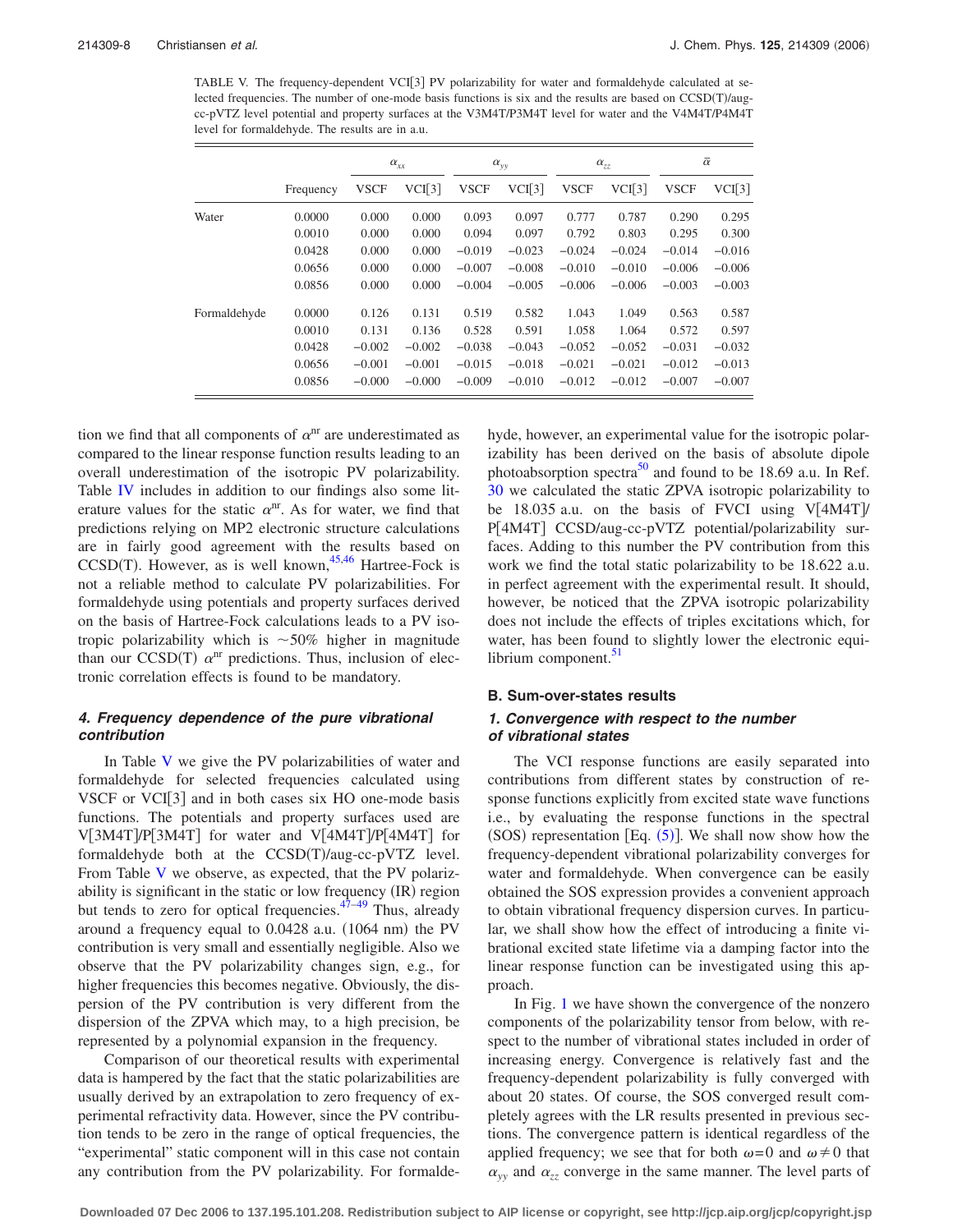<span id="page-9-0"></span>

FIG. 1. Convergence of the sum-over-states contributions to the nonzero components of the static pure vibrational polarizability tensor for water.

the curve arise due to the fact that states are added in order of increasing energy and some states make a zero contribution (i.e., have zero transition moments) by symmetry.

In Fig. [2](#page-9-1) we have shown the convergence for the three nonzero components of the vibrational polarizability tensor for formaldehyde. It can be seen that the convergence is slightly slower for formaldehyde than for water. This is due to the increase in vibrational degrees of freedom giving rise to a greater number of excited states at not too high energy contributing to the property. Similar to water the convergence at nonresonant frequencies is almost identical to the static case.

#### *2. Frequency dispersion*

The poles in the pure vibrational frequency-dependent polarizability occur at vibrational excitation energies. Figure [3](#page-10-0) shows the frequency dispersion for the pure vibrational isotropic polarizability  $(\bar{\alpha})$  of water. The poles indicated occur at the fundamental vibrational frequencies, and the first two overtones. Higher excitations, corresponding to further overtones and combinations, are extremely sharp and are not shown. The poles of Eq.  $(5)$  $(5)$  $(5)$  formally give the excitation energies but do not take account of the fact that excited states have a finite lifetime. Such a concept can be introduced phenomenologically via a damping factor  $(\gamma$  for simplicity taken to be the same for all states),  $52,53$  $52,53$ 



<span id="page-9-1"></span>

FIG. 2. Convergence of the sum-over-states contributions to the nonzero components of the static pure vibrational polarizability tensor for formaldehyde.

<span id="page-9-2"></span>
$$
\langle \langle X, Y \rangle \rangle_{\omega_y} = \sum_k \frac{\langle \Psi_o | X | \Psi_k \rangle \langle \Psi_k | Y | \Psi_o \rangle (\omega_y - \omega_k)}{(\omega_y - \omega_k)^2 + \gamma^2} - \frac{\langle \Psi_o | X | \Psi_k \rangle \langle \Psi_k | Y | \Psi_o \rangle (\omega_y + \omega_k)}{(\omega_y + \omega_k)^2 + \gamma^2}.
$$
 (29)

Clearly when  $\gamma = 0$ , Eq. ([29](#page-9-2)) reduces to Eq. ([5](#page-2-1)), but when  $\gamma \neq 0$ , the response function becomes finite even when  $\omega_y = \pm \omega_k$ . Two values of  $\gamma$  are shown in Figs. [3](#page-10-0)(b) and 3(c) across the first pole (corresponding to the bending fundamental). For  $\gamma = 0.5$  cm<sup>-1</sup> the pole is still quite sharp and localized, whereas for  $\gamma = 22$  cm<sup>-1</sup> the pole becomes more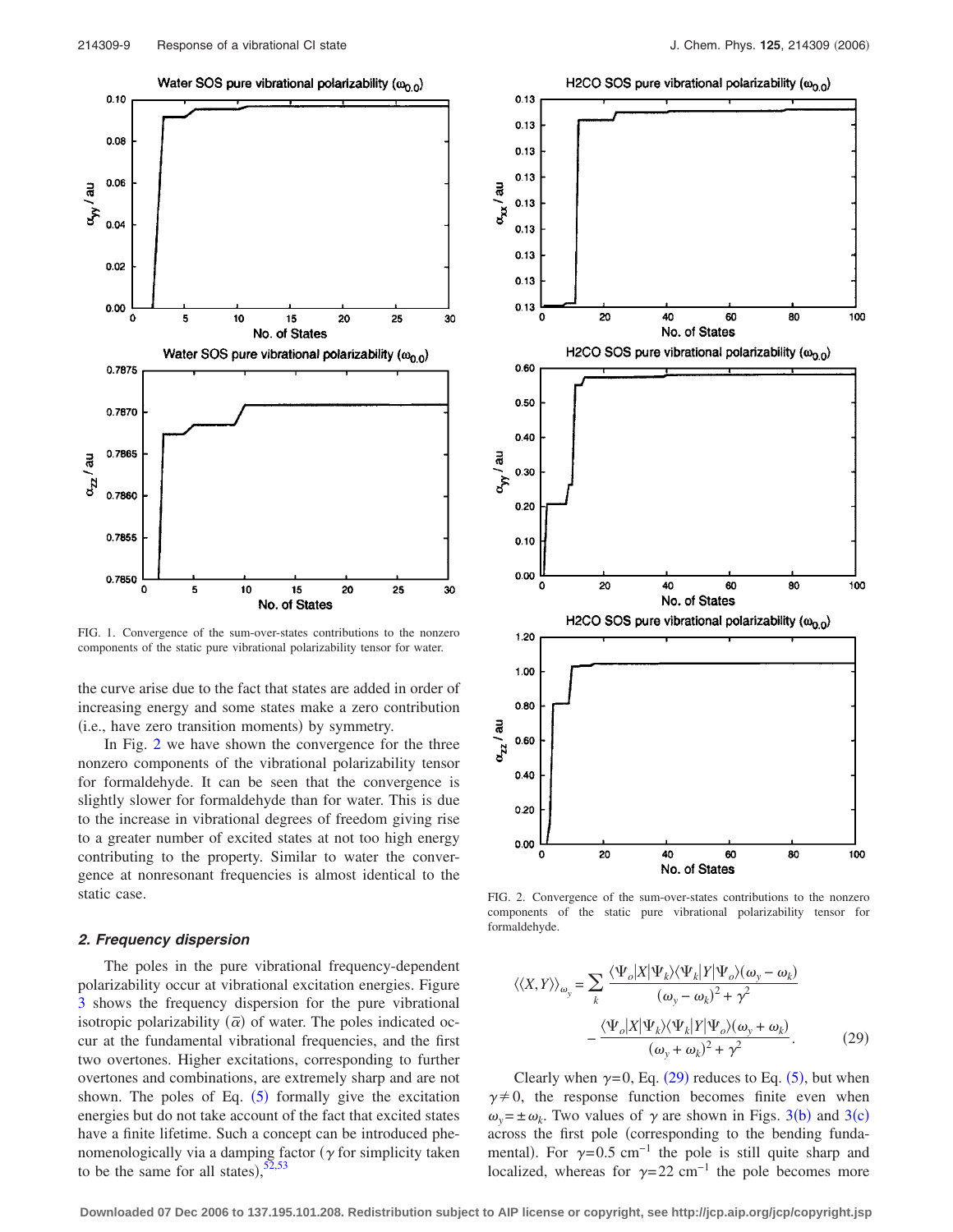<span id="page-10-0"></span>

FIG. 3. Water: (a) The isotropic pure vibrational polarizability as a function of frequency. The poles shown are for the fundamentals and first two overtones. (b) The isotropic pure vibrational polarizability frequency dispersion across the first pole including a small  $(0.5 \text{ cm}^{-1})$  damping factor, causing the pole to become finite, (c) an increased damping factor causing the pole to become more delocalized and have a much smaller magnitude, and (d) the high-frequency end of the curve, which even at very high resolution shows no observable pole structure, even though it crosses many very highly excited vibrational states.

spread. Figure  $3(d)$  $3(d)$  shows the frequency dispersion at very high frequencies across several poles representing extremely highly excited vibrational states (approximately states 89– 100 in FVCI). It is clear that at such high frequencies the poles are essentially infinitely narrow and are not observable on the dispersion curve. Thus, the higher frequency vibrational dispersion curve is flat when only a very small damping factor is included.

Finally, in Figs. [4](#page-11-0) and [5](#page-11-1) we have shown the total polarizability frequency dispersion. The total polarizability is defined as the sum of the vibrationally averaged ground-state electronic polarizability plus the pure vibrational contribution. Techniques for obtaining the vibrationally averaged ground-state electronic polarizability have been developed in Ref. [30,](#page-12-14) and computed for water and formaldehyde. Here, we compute the total polarizability as the sum of the isotropic vibrational polarizability and the isotropic vibrationally averaged electronic polarizability obtained from the dispersion curve from Ref. [30.](#page-12-14) For the smallest value ( $\gamma$ =0.22 cm<sup>-1</sup> we still see overtone poles. Increasing  $(\gamma = 22 \text{ cm}^{-1} \text{ and } \gamma)$  $= 220$  cm<sup>-1</sup>) for water clearly causes the dispersion curve to "smooth out" and the poles due to overtone and higher excitations disappear. The same is observed for formaldehyde (Fig. [5](#page-11-1)), although with a small damping there are many more poles in the low-frequency region.

The frequency dependence found in Figs. [4](#page-11-0) and [5](#page-11-1) is an almost textbooklike illustration of the frequency dependence of the combined electronic and vibrational polarizability showing that the pure vibrational contribution is significant for the static case, has some dominating poles at vibrational frequencies, but gives very small (usually negligible) contributions for optical frequencies.

## **VI. SUMMARY AND OUTLOOK**

We have reported the implementation of linear response theory for a vibrational configuration interaction (VCI) wave function. It was described how the VCI response function approach can be efficiently implemented using VCI direct techniques. We have presented sample calculations for water and formaldehyde investigating various aspects of the calculation of pure vibrational polarizabilities. In particular, we have studied the convergence of the PV polarizabilities with respect to one-mode HO basis set, VCI excitation level, and potential and property surfaces. Furthermore, the frequency dependence of the vibrational wave function and the convergence of sum-over-states calculations have also been investigated. VCI[3] using six HO basis functions and  $V[2M4T]$ P[2M4T] surfaces was found to give very accurate PV polarizability results for water and formaldehyde.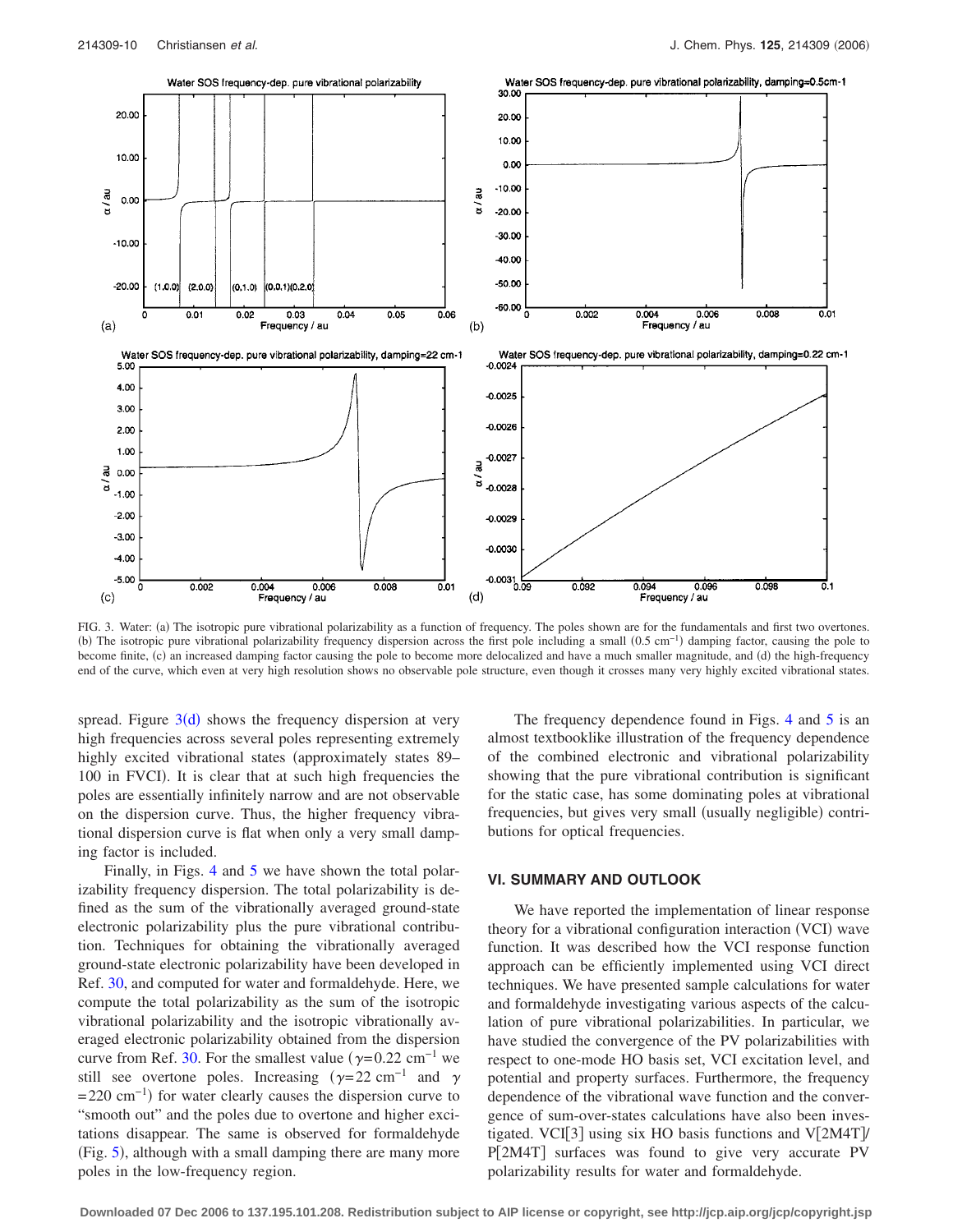Water SOS frequency-dep. total (elec. + vib.) polarizability, damping=0.22 cm-1

<span id="page-11-0"></span>

FIG. 4. The total polarizability of water as a function of frequency with three damping factors. This is defined as the sum of the zero-point vibrationally averaged electronic polarizability obtained from the dispersion curve optimized in Ref.  $30 \left[ \bar{\alpha}(\omega) = 9.923(1 + 3.3766\omega^2) \right]$  $30 \left[ \bar{\alpha}(\omega) = 9.923(1 + 3.3766\omega^2) \right]$  dashed line] plus the pure vibrational component. The vibrational component is clearly only important at low frequencies, and gives rise to a significant static component.

For water and formaldehyde we have presented detailed studies of the frequency dependence of the vibrational response functions illustrating the potentially rather complicated pole structure of the vibrational linear response function, but also that for optical frequencies the pure vibrational contribution to the polarizability becomes essentially zero. For small systems that are not highly anharmonic such as water and formaldehyde, the convergence of the sum-overstates expansion is reasonable. The sum-over-states approach thereby provides a possible way to investigate the frequency

<span id="page-11-1"></span>





FIG. 5. The total polarizability of formaldehyde as a function of frequency with two damping factors. This is defined as the sum of the zero-point vibrationally averaged electronic polarizability obtained from the dispersion curve optimized in Ref. [30](#page-12-14)  $\left[\bar{\alpha}(\omega) = 18.035(1 + 4.4146\omega^2) \right]$  dashed line plus the pure vibrational component. The vibrational component is clearly only important at low frequencies, and gives rise to a significant static component.

dependence of the linear response function, and using this approach we have illustrated that accounting phenomenologically for the limited lifetime of the excited states a smoothening of the frequency dependence is obtained. Though the sum-over-states approach was not prohibitive for water and formaldehyde it is in general a rather slowly converging procedure with respect to the number of states included, making it inefficient compared to the analytical response approach. For example, for the total static polarizability tensor, the necessary linear response functions can be obtained by solving only three sets of linear equations in addition to optimizing the ground state. In contrast the sum-over-states approach will require the construction of many excited states for getting close to the same accuracy.

In subsequent works we shall generalize the theory and implementation to the calculation of higher order vibrational response properties and other types of vibrational wave functions. We also plan to combine the analytical response formulas with the finite field approach to calculate dynamic pure vibrational second hyperpolarizabilities. The results also indicates that the inclusion of a phenomenological damping due to the finite lifetime of the excited vibrational